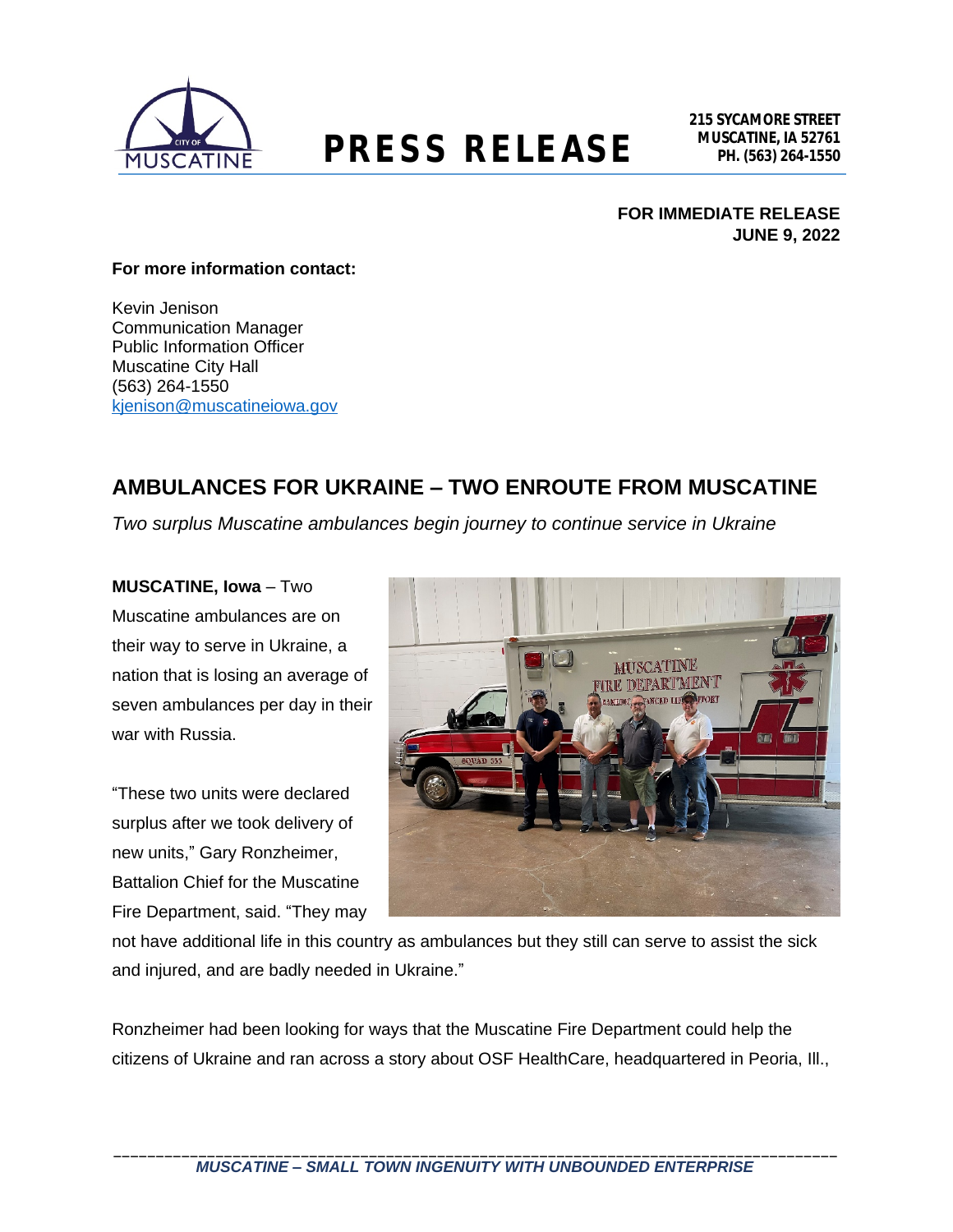

who was working to send medical supplies and ambulances to Ukraine in response to the Russian invasion.

"I discussed donating our two older ambulances to the effort once they were declared surplus with Chief (Jerry) Ewers and he agreed that this would be a great way for Muscatine to support Ukrainian Medical Services."

While the paperwork was being completed to declare the two ambulances surplus, Ronzheimer contacted Chris Manson, Vice-President of Government Relations with OSF Healthcare System, to determine just how Muscatine could donate the ambulances.

Working with the Consulate General of Ukraine in Chicago and the Ukrainian Medical Association of North America (UMANA), Manson has been able to ship five ambulances and medical supplies in three flights from Chicago since March 29.

Once the donation was approved by UMANA, the ambulances were scheduled to be shipped to Baltimore where they were to be loaded onto a ship in last half of June, taken across the Atlantic Ocean, and arrive in Ukraine in early July. The opportunity to speed up the delivery process presented itself earlier this week, with the contingency that the Muscatine ambulances needed to be in Chicago by noon on Thursday (June 9).

Manson informed Ewers and Ronzheimer that an aircraft large enough to handle both ambulances would be available on Monday out of Philadelphia but the ambulances had to be at the Philadelphia airport by Sunday. If the ambulances make the plane, they will likely be in Ukraine by Wednesday and transporting injured, sick, and wounded by the end of next week.

"We were excited to learn of the opportunity to put the ambulances on a cargo plane and see them in service to the Ukrainian people sooner than transporting them by ship," Ewers said. "Once we received word about the opportunity, we prepared the ambulances and made arrangements to take them to the staging area in Chicago."